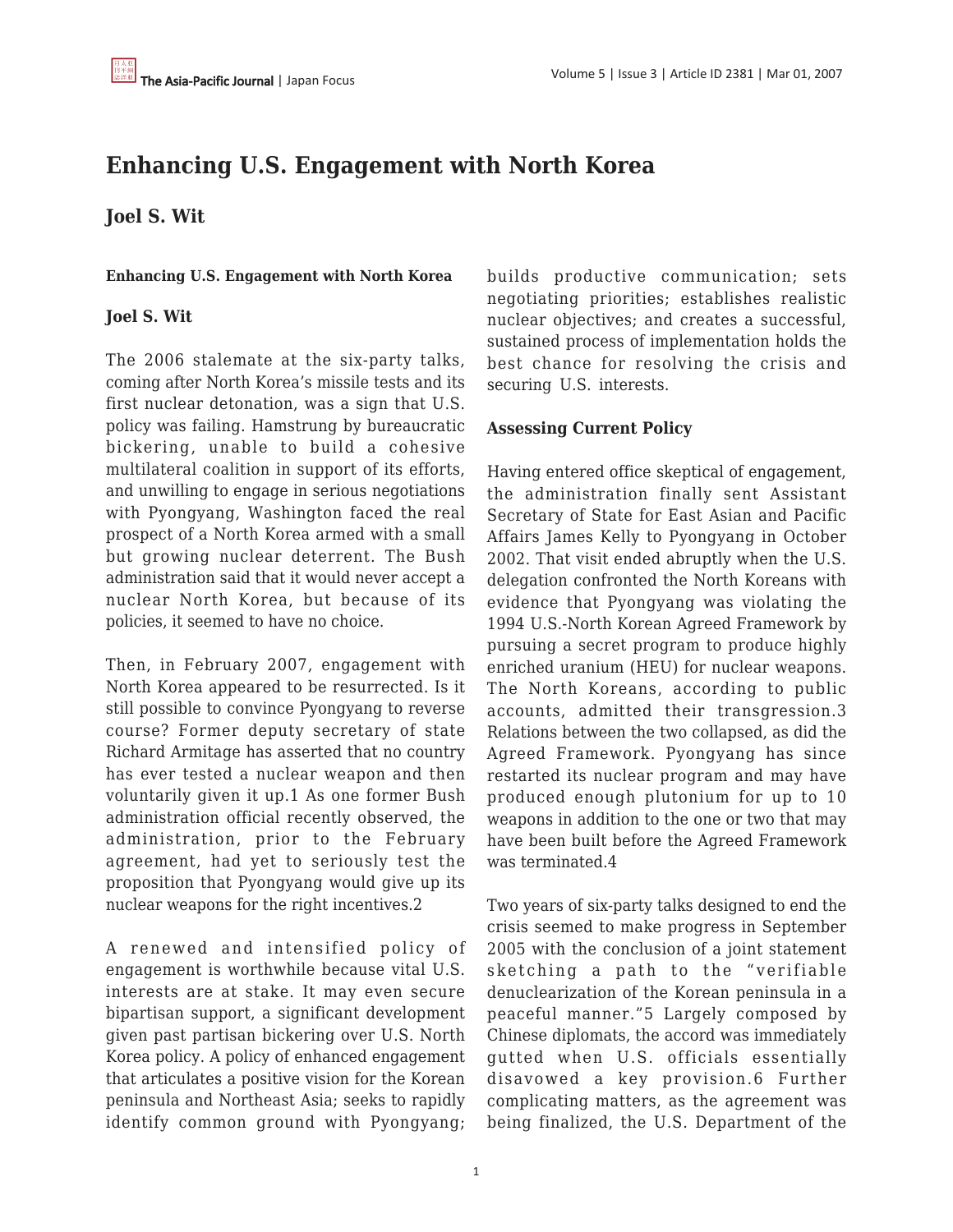Treasury threatened to sanction the Macaubased bank Banco Delta Asia for participating in Pyongyang's money-laundering operations, resulting in the freezing of North Korea's substantial hard-currency accounts in the bank.7 As a result, Pyongyang refused to return to the six-party talks until December 2006. Instead, in the summer of 2006, the North resumed testing missiles, ending a self-imposed moratorium that began in 1998, and in October 2006 conducted its first nuclear test.

Although a full assessment must wait for an inside look at U.S. policy, unanswered questions remain about Kelly's 2002 visit, particularly about the intelligence analysis that he used as the basis for the Pyongyang meeting. His ultimatum was based on an alarming new assessment that North Korea could produce HEU by the mid-2000s, much sooner than expected. One official recalled the contrary, saying that "the idea that I can tell you that by mid-decade they are going to be producing a couple of bombs' worth of HEU is simply bad tradecraft." He added, "[T]he single most important fact the United States had on North Korea's HEU program was that they admitted to having it," but even then "the notion that they admitted to the HEU isn't as clear-cut in the transcript as in the oral tradition that the meeting seemed to foster."8 Moreover, U.S. officials never questioned the North Koreans about their assertion, an astounding omission given its importance. The HEU threat has since disappeared from public discourse, perhaps a sign that U.S. assessments have changed once again .

Whatever the historical reality, Arnold Kanter, undersecretary of state for political affairs under President George H. W. Bush, has observed that Washington rhetorically insists that North Korea make a strategic choice between nuclear weapons and becoming a prosperous member of the international community, but "the North Koreans face few, if any, incentives to make that very hard choice, and confront few, if any, penalties for their failure to do so."10 The reluctance to use incentives reflects a deep-seated ideological and bureaucratic resistance to negotiating with North Korea. The lack of penalties—the recent limited sanctions against Pyongyang because of its weapons tests can hardly qualify as serious punishment—is due to Washington's inability to convince others, particularly Beijing, that Pyongyang is to blame for the current mess or that sanctions will help resolve the crisis. Further, to make matters worse, North Korea fully understands the weaknesses in U.S. policy and has exploited them, becoming a nuclear power in the process.

A less-noticed but equally important casualty of not fully engaging North Korea is the nascent support in Pyongyang to build better relationships with the United States and the international community. North Korea should share some of the blame for the current situation. Yet, that should not obscure the fact that those who supported the North's engagement policy to pave the way for economic reform and guard against dangers to its sovereignty from Russia and China have been seriously undermined.

From its perspective, Pyongyang spent the first two years of the Bush administration, prior to the HEU confrontation, repeatedly trying to find a way to reengage a U.S. government that was uninterested in reciprocating. Even after the failure of Kelly's visit, North Korean leader Kim Jong-il sent a secret message to President George W. Bush via two private experts in late 2002.11 Only when the Agreed Framework disintegrated soon afterward did Pyongyang gradually shift to a diplomatic strategy geared to convince others that the United States was at fault, skillfully using the six-party talks for that purpose.

The round of six-party talks in December 2006 provided more evidence of Washington's ineffective approach. Intense discussions between the United States and North Korea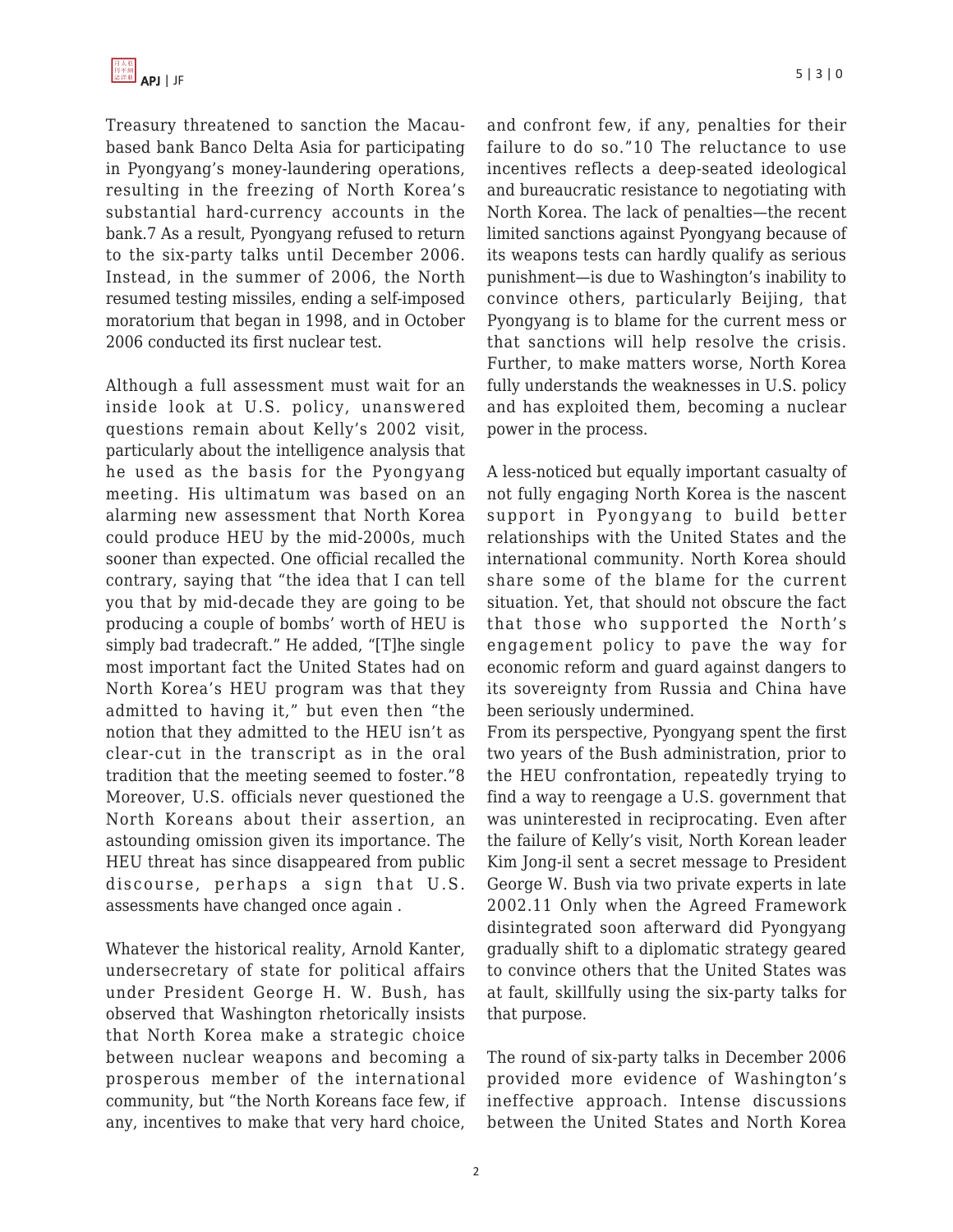proved unproductive. The main sticking point was Pyongyang's insistence that U.S.-driven financial sanctions against the Chinese bank in Macau end before serious negotiations on the nuclear problem began. The round adjourned with no agreement on a date for the next session. An attempt to separate discussions on sanctions also stalled, with the United States proposing a session in New York City and North Korea countering with Pyongyang and then Macau.12 North Korea appeared to be emphasizing a tactical negotiating game while moving forward with its nuclear program, and the United States appeared mired in the muck of secondary issues.

At the beginning of 2007, three outcomes seemed possible. First, serious tensions could lead to confrontation. Under this scenario, the six-party talks enter a deep freeze or collapse, North Korea conducts additional missile and nuclear tests, and the United States seeks more sanctions at the United Nations and through coalitions of the willing. Increased interceptions of North Korean vessels to enforce new restrictions could increase the chances of accidental conflict.

The second scenario is an uneasy equilibrium. The crisis stops short of escalating out of control through periodic albeit inconclusive meetings of the six-party talks, and restraint is exercised outside those talks. Pyongyang may avoid provoking additional sanctions by, for example, forgoing more nuclear tests. North Korea could nonetheless unload fuel rods from its reactor to produce more plutonium, an activity it has conducted in the past without provoking international punishment.

Third, limited progress could be achieved, although forward movement may fall far short of securing the dismantlement of the North Korean nuclear weapons program. One potential outcome, apparently reached in the February 2007 accord, is a package of measures lifting the freeze on North Korean ac¬counts in Macau and freezing Pyongyang's nuclear weapons program.

The best possible result of the administration's policy would be to restore the status quo as it existed just before the Agreed Framework collapsed in 2002, although the nuclear program five years later is likely to be much further advanced.

## **Options for the Future**

Given these potential outcomes, a reevaluation of North Korea policy is in order. Yet, the prospects for lasting results are unclear. Any administration would have trouble changing its course to more serious engagement soon after the North's missile and nuclear tests without appearing to capitulate to Pyongyang, and strong voices still resist accommodation under any circumstances. Vice President Dick Cheney has asserted that "we don't negotiate with evil, we defeat it," and the president has clearly expressed his loathing of Kim.13

Some thought the 2007 National Defense Authorization Act, which requires the administration to appoint a coordinator to evaluate North Korea policy, might help ease the way to a course correction.14 The president seems poised, however, to name a serving Department of State official to the post, a clear sign that a dispassionate review is not in the cards. As for speculation that the Democratic victory in the November 2006 congressional elections might result in a policy change, it seems more likely that the new majority party is focusing on the fight to change U.S. policy in Iraq. Regardless, if a shift occurs, four broad approaches could be taken.

First, the United States could seek to undermine or even overthrow the North Korean government by devoting "more resources toward convincing the North Korean people that their own government is their worst enemy."15 Two experts have noted that if this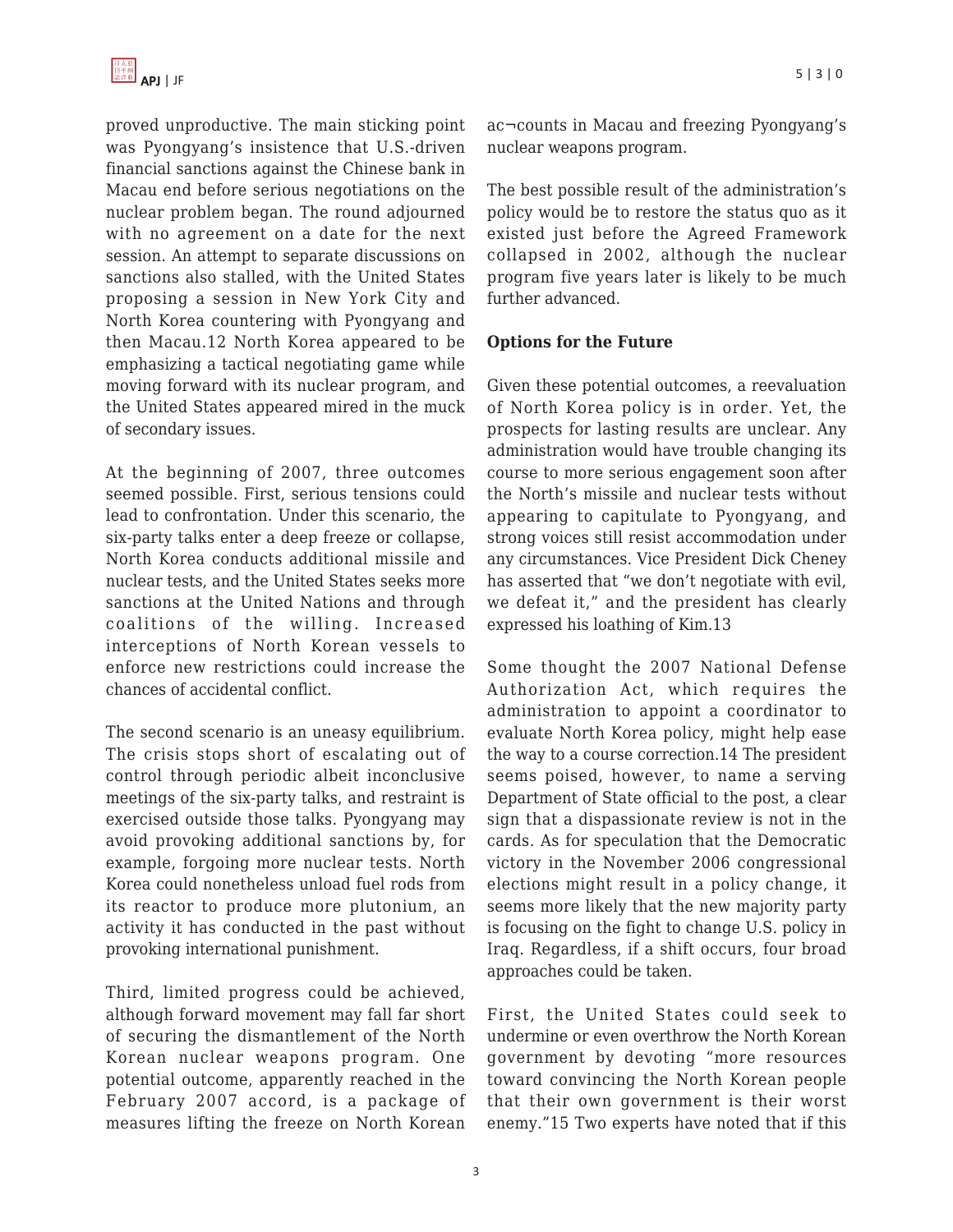approach had been initiated in 1994, "the job might already be done." That conclusion is open to question, particularly because China would be loath to support efforts to change the North Korean regime, given concerns about the subsequent spread of U.S. influence and the enormous headaches that would ensue with the disintegration of the current government.

Second, the United States could isolate and contain the North through political, economic, and military measures to ensure deterrence. Such an approach by itself is unlikely to convince North Korea to dismantle its nuclear force because its effectiveness would be tempered by limited Chinese support.

Third, the United States could tacitly or openly accept a nuclear North Korea by reaching agreements limiting the growth of its nuclear force or ensuring no leakage of nuclear technology beyond its borders, as it has done with other countries. Accepting a nuclear North, however, would provoke a domestic political firestorm in Washington and seriously undermine efforts to prevent others, notably Japan, from acquiring their own nuclear weapons.

The fourth and best option would be a serious effort to engage North Korea. Mitchell Reiss, a former Bush administration official involved recently in formulating U.S. policy, argues that "the real failure has been Washington's inability, after three years of on-again, off-again negotiations in Beijing, to learn whether North Korea is actually willing to surrender its nuclear weapons program, and if so, at what price."16 The objectives would be to end the security threat posed by the North, particularly its nuclear program, and to create a face-saving escape route for Pyongyang from the current confrontation. This would be done not only by providing the North with concrete incentives, but also by taking steps to normalize political and economic relations. Alternatively, if North Korea rejected a new diplomatic initiative, opposition to Pyongyang's program might firm

up in China, South Korea, and elsewhere. A new joint declaration could prove to be a valuable tool.

A diplomatic initiative based on enhanced engagement would be an all-out effort to test whether Pyongyang would give up its nuclear weapons program if offered the right incentives. An integral part of this initiative would be to start both countries down the path of ending political hostility and building normal relations. Through normalizing relations with the United States, Pyongyang hopes to secure Washington's help as a counterbalance to potential threats from more immediate neighbors China and Russia. A less-dangerous external security environment would also benefit the North's efforts at economic reform. In return, Pyongyang would not only consider reducing or ending the threat it poses to U.S. interests, but also make itself useful in the more-important balance of power game playing out in Northeast Asia. Enhanced engagement would build on the positive elements of policies pursued by the Clinton and Bush administrations, keeping in mind past mistakes, the need to secure bipartisan support, and the need to reestablish credibility with Pyongyang. It will require taking six steps.

## ARTICULATE A POSITIVE VISION

The new policy would be launched in a highprofile speech by a senior official, such as the secretary of state. That speech would be designed to reinvigorate Washington's leadership role in resolving the nuclear crisis, to communicate to the North a new commitment to diplomacy, and to secure bipartisan support. It would articulate U.S. interests, emphasize the dangers posed by the crisis as well as the difficulties likely to be faced in resolving it, and postulate a vision of a peaceful, stable Korean peninsula and Northeast Asia based on political, security, and economic cooperation. It would also emphasize that if diplomacy fails, the United States will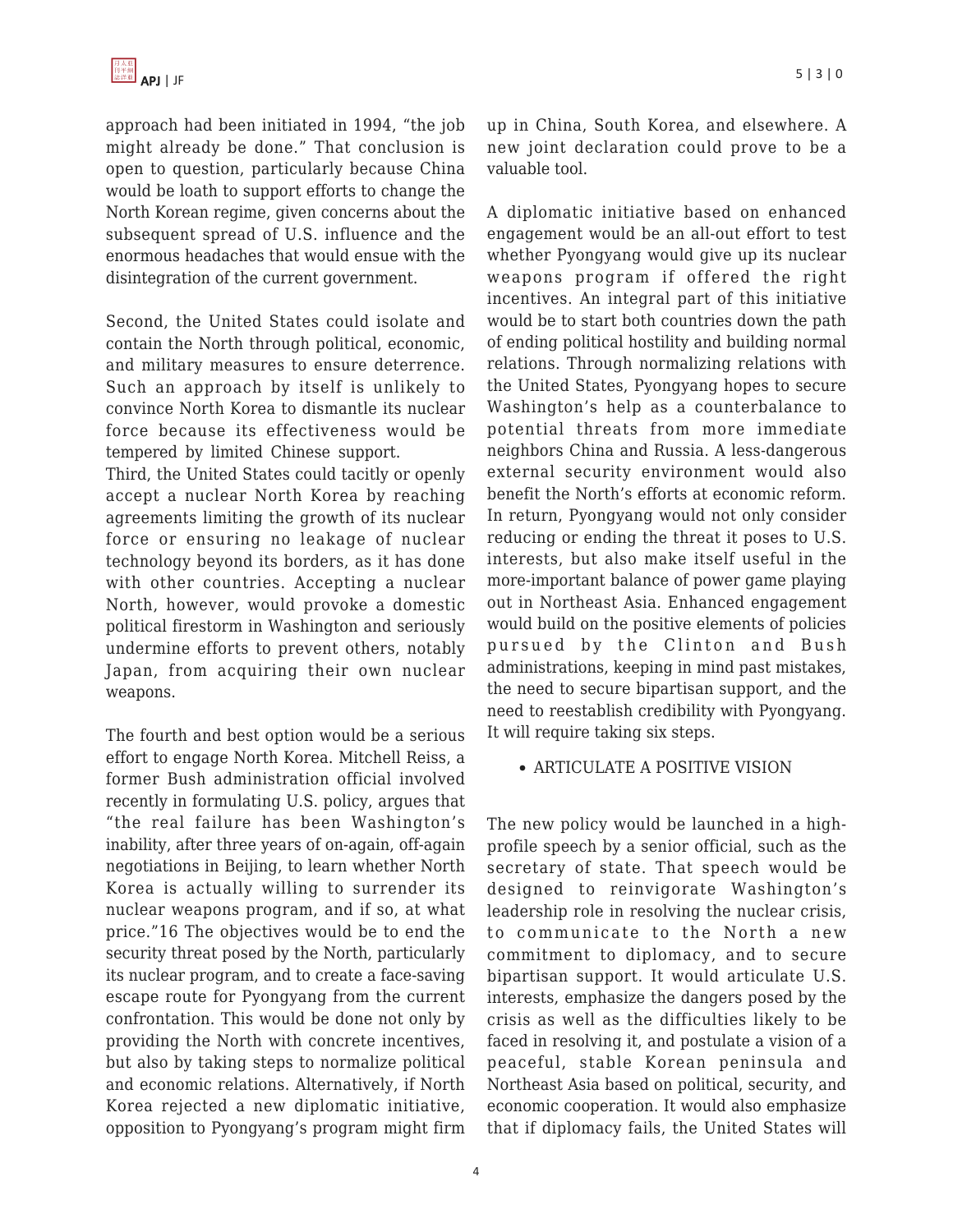take whatever steps are necessary to safeguard its allies and its interests.

This positive vision would be based on the four organizing principles of demilitarization, normalization, modernization, and humanization. U.S. policies must be designed to secure in the near term the verifiable end of North Korea's nuclear and missile programs as well as to reduce the dangers of conventional military confrontation. Washington must also seek full political and economic ties, not only between the United States and North Korea but also between Pyongyang and others, particularly Tokyo. Part of this process will be reaching a permanent peace to replace the armistice ending the Korean War. The United States will support the economic modernization of North Korea through direct assistance when possible, by encouraging the efforts of South Korea and others, and by opening access to international financial institutions. This would be done based on a common agenda of support for economic reforms underway in the North. Finally, as part of an overall process of engagement and normalization, Washington would seek progress in improving the human rights situation inside North Korea as well as resolving differences over individuals abducted from Japan and South Korea by Pyongyang.

#### RAPIDLY IDENTIFY COMMON GROUND

Given the negative experience of the past eight years, the United States and North Korea should conclude a declaration of principles to govern relations between the two countries and to lay out objectives. A joint declaration could prove to be a valuable tool in rebuilding the foundation for far-reaching negotiations; in the past, North Korea has sought such statements as the springboard for substantive talks. In the case of a new administration, the process of working out a statement would also serve as an early indicator of each side's intentions. For example, the Bush administration's refusal until 2005 to reaffirm previous joint statements on respecting North Korea's sovereignty only added to Pyongyang's suspicions that Washington's real goal was regime change.

The new declaration could draw on previous documents, particularly the October 2000 joint communiqué and the September 2005 joint statement of the fourth round of the six-party talks. Of interest in the first document is farreaching language pledging the two countries to a "new direction in their relations."17 As a first step in that direction, the United States and North Korea agreed that "neither government would have hostile intent toward the other" and committed to "build[ing] a new relationship free from past enmity." The September 2005 joint declaration, a reflection of changed circumstances, is less far-reaching but includes useful language on the need to abide by "the purposes and principles of the [UN] Charter," to "respect each other's sovereignty," and to "exist peacefully together."18

A communiqué might also include pronouncements on negotiating priorities and principles. It could reaffirm the principle of "commitment for commitment, action for action," which will be essential in resolving differences.19 It might even reconfirm language in the 2000 communiqué that "the resolution of the missile issue would make an essential contribution to a fundamentally improved relationship between them."20

Past experience has been that working with North Korean negotiators can produce results. Negotiating a new joint communiqué may prove difficult. It is quite possible that Pyongyang will demand that Washington recognize its status as a nuclear power in view of the nuclear test. That would of course be unacceptable to the United States. Whether the two sides can find a way to work around that demand, leaving it for future, more detailed talks, would be an important sign of things to come.

ESTABLISH PRODUCTIVE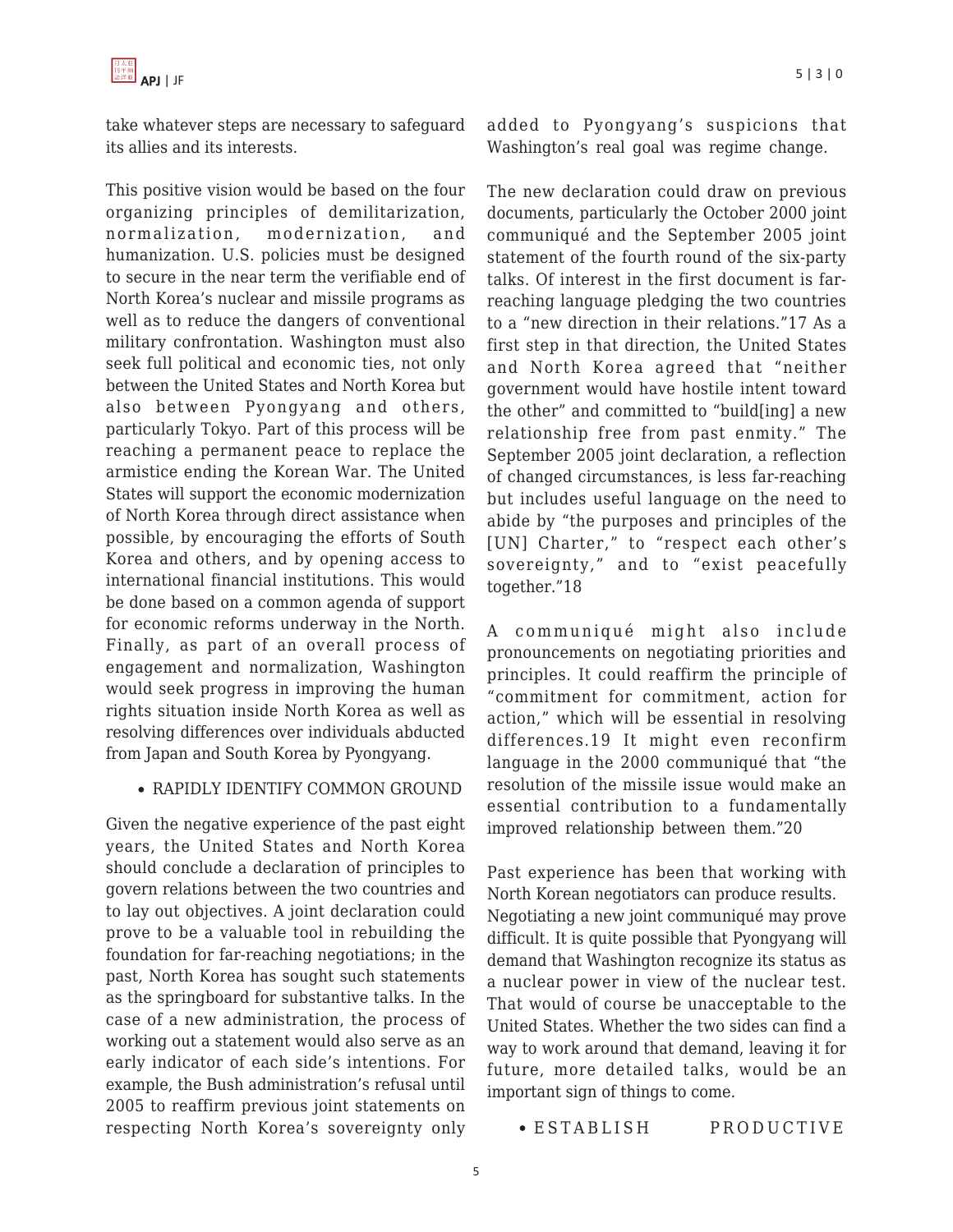## COMMUNICATION

A new process, rather than tying the hands of U.S. diplomats through unwieldy, unproductive multilateral talks, should maximize the chances for results. Even the Bush administration, recognizing the shortcomings of the six-party talks, has moved over the past three years from refusing to let U.S. diplomats be alone in a room with North Koreans to more frequent bilateral encounters. One participant observed that the other countries spent most of their time "sitting on their hands" at the last Beijing session.21 That multilateral meeting also featured a bilateral U.S.–North Korean working group on financial sanctions that may reconvene on its own in the future.22

A new engagement policy would make a clean break with the glacial pace of the past by establishing a direct, bilateral, and almost continuous process of negotiation between the United States and North Korea. Two channels would be the main fabric of this process. The first would be direct talks between senior U.S. and North Korean negotiators focused on resolving the nuclear issue, but naturally touching on other security, political, and economic topics as part of reaching a final agreement.

Although these talks would be convened as often as possible, Washington should supplement them by holding frequent meetings with North Korean diplomats stationed at the UN in New York City. The New York channel, which now functions as little more than a mail drop, played an important role in the past, helping to maintain almost continuous contact with Pyongyang and to resolve substantive problems. At one point during the first nuclear crisis in 1993–1994, there were multiple sessions at the UN that finally produced an important breakthrough.23

In addition, the United States must broaden contacts at all levels by welcoming and seeking sessions between senior officials. They could take place during "chance" encounters at multilateral diplomatic meetings in Asia, on neutral territory, or in each country's capital. Such meetings may prove absolutely essential at the very beginning of an administration's initiative to jump-start serious talks. Contrary to the popular myth, the United States' past experience has been that working with North Korean negotiators can produce results, but going to the top occasionally is required to break log¬jams. As a South Korean official noted before a planned North-South summit in 1994, the North Korean leader is the only person who can issue "on-the-spot guidance."24

Although some experts argue that the issue of bilateral negotiations is a red herring, such talks will be essential to the success of a reengagement policy. They will demonstrate Washington's new resolve to Pyongyang and others as well as its willingness to accept the North as a sovereign entity. Perhaps just as importantly, a multiplicity of channels will present a diplomatically adept administration with new opportunities. Frequent talks will allow time-consuming, sometimes agonizing exploration of issues, a hallmark of past successful discussions with North Korea that increase the chances of crafting compromises and finding solutions. Moreover, U.S. diplomats will be able to use those channels to find the right entry point into Pyongyang's decisionmaking process if a North Korean negotiator finds a particular issue too hot to handle.

Pursuing bilateral talks does not mean throwing out the multilateral baby with the bathwater. Maintaining the involvement and support of other countries will still be critical if talks break down or in providing material support if they succeed. The future of the sixparty forum may be a moot issue by 2009 if they have not produced sufficient results, but critics of the bilateral approach are right in pointing out the danger that other countries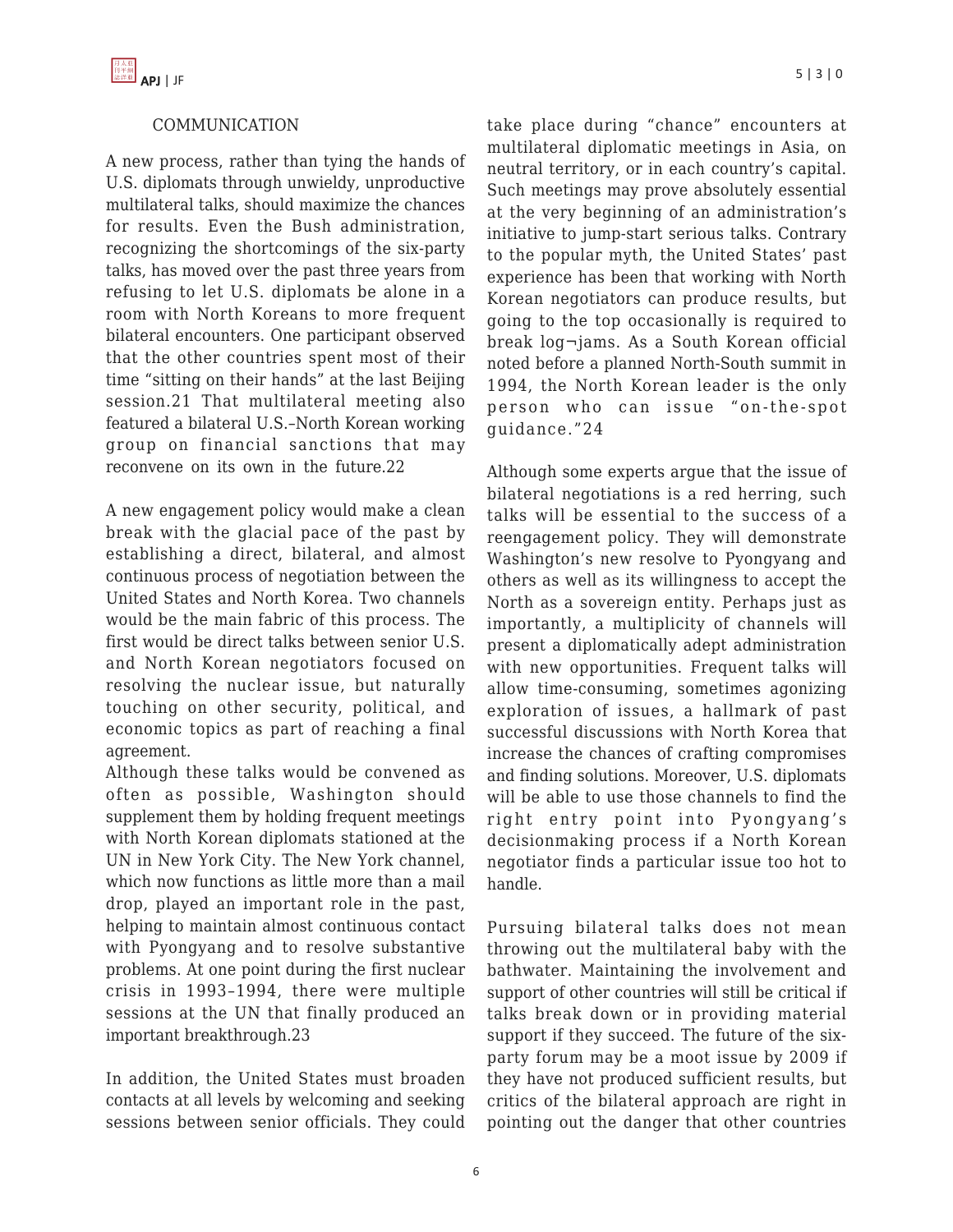may feel their equities are not being properly represented. That danger may be outweighed, however, by frustrations with multilateral talks and hopes that a new direction can succeed.

Another criticism, that bilateral talks make it easier for North Korea to "pit the allies against the United States," rings hollow.25 Seoul and Tokyo have often been at odds with Washington during the six-party negotiations. South Korean president Roh Moo-hyun even recently accused the United States of wrecking the September 2005 agreement.26

A number of steps can be taken to maintain multilateral involvement. On the international front, the United States could seek a UN Security Council resolution blessing efforts, either multilateral or bilateral, by concerned countries to resolve the nuclear crisis. On the regional front, Washington could call for an urgent meeting of the six-party talks and seek an endorsement of bilateral talks by the participating countries. The plenary group could reconvene periodically to assess those talks and provide input. The United States could enhance consultations with close allies Japan and South Korea by strengthening trilateral consultations that were allowed to lapse until recently, using normal diplomatic channels, and encouraging allies to assign diplomats to closely follow the bilateral talks. During the last nuclear crisis, for example, South Korean and Japanese officials were practically part of the U.S. negotiating team, receiving briefings on completed sessions and offering negotiating advice. Maintaining constant contact between Beijing and Washington will also be essential.

#### • SET NEGOTIATING PRIORITIES

The United States' peaceful vision for the future of the Korean peninsula translates into a wide-ranging agenda that could take years to achieve. As a result, there may be a multitude of new negotiations, dialogues, and diplomatic meetings designed to further these objectives.

That will make it imperative for the United States not only to establish priorities, but also to carefully manage this extensive agenda to ensure that they are achieved. This may seem like common sense, but both the Clinton and Bush administrations have had trouble accomplishing this task. For example, one could argue that the freeze of North Korea's hard currency accounts, containing the proceeds from North's counterfeiting and other illicit activities as well as from legitimate trade, just as the September 2005 joint communiqué was being completed was a serious misstep.

The verifiable dismantlement of North Korea's nuclear weapons program should remain the top priority for the United States, closely followed by an agreement to end Pyongyang's ballistic missile program. Seeking solutions to both these problems, if successful, will also result in advancing the broader U.S. agenda. Any agreements dealing with these two issues will almost certainly involve the normalization of U.S. political and economic relations with North Korea. That will help foster modernization of the Korean peninsula, particularly assistance to the North designed to speed the economic reforms already underway.

These first-order priorities would not preclude pursuing other issues of con¬cern as long as Washington is careful to ensure that those discussions do not impede progress. Human rights discussions could be used to jump-start further contacts with the UN high commissioner on human rights. Those talks might be held under the broader umbrella of the Dialogue for Technical Cooperation for the Asia-Pacific to avoid the appearance that the North is being singled out.27

It could be argued the only chance for a human rights dialogue to make progress with the North would be in the context of a successful engagement policy that begins the process of improving relations. That policy might also clear the way for others to make progress in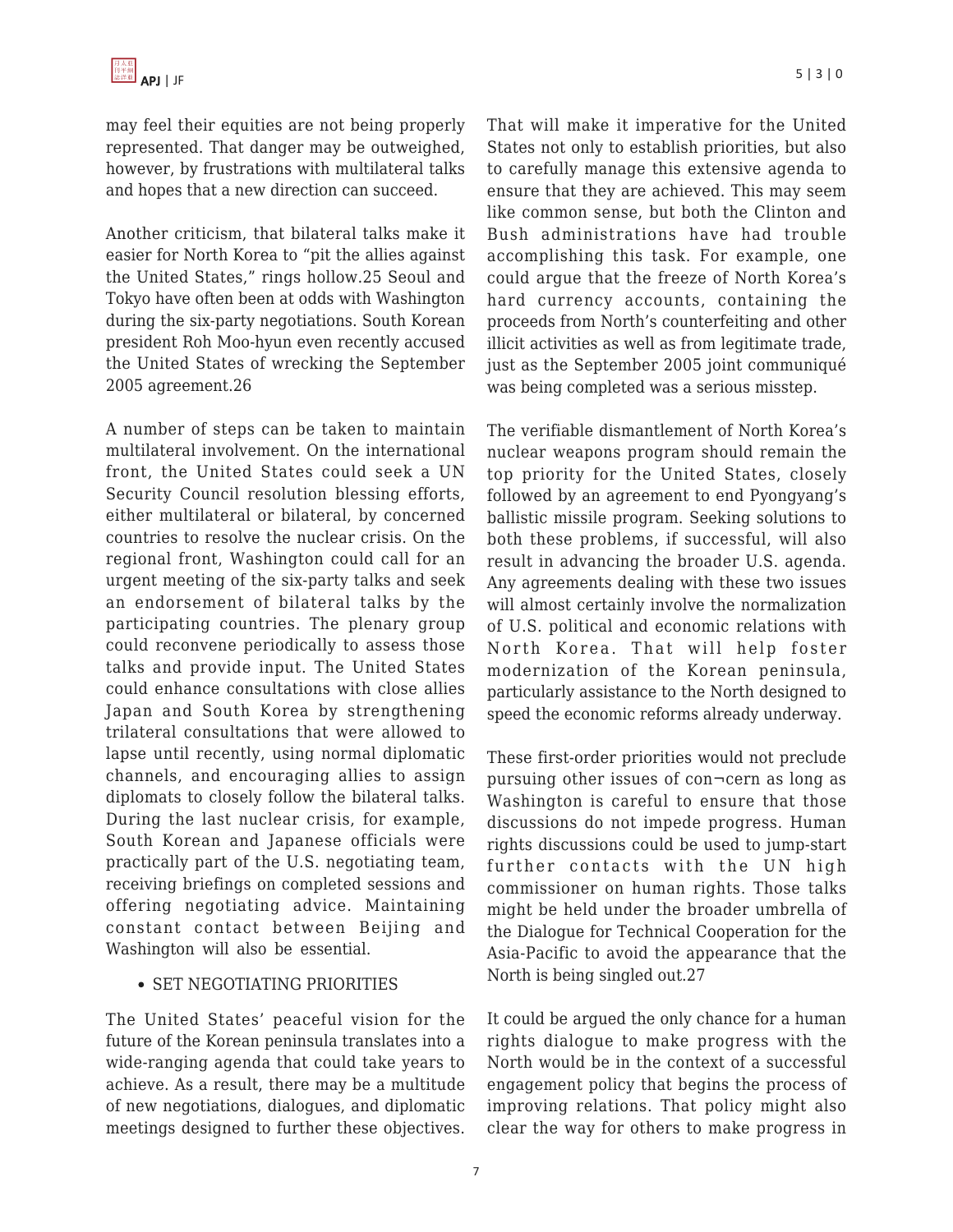dealing with their own human rights issues, particularly Japan, which has been trying to resolve the fate of its citizens abducted by the North in the late 1970s and early 1980s.

The United States should also seek to establish new, permanent peace arrangements to replace the armistice ending the Korean War in a manner that reinforces, rather than detracts from, efforts to resolve the nuclear issue. Some experts believe that the narrow U.S. focus on the nuclear issue has been misguided. They would seek a larger negotiating framework with Pyongyang through new talks that could pave the way for normalization of relations and eventually end the conventional military confrontation on the peninsula. That would in turn help to establish a firm political foundation for successful negotiations to end the North's nuclear program.

Pursuing these arrangements would be extremely complicated and time consuming, involving at least three separate negotiations and multiple countries—the United States, China, South Korea, and North Korea. Nonetheless, this approach has merit, provided that the new talks are conducted in parallel to and do not substitute for an all-out push to resolve top-priority issues.28

#### • SET REALISTIC NUCLEAR OBJECTIVES

The Bush administration has pressed the North to turn over its fissile materi¬al, any bombs, and any related technology and to begin the process of dismantling its facilities up front before receiving any benefits. Washington has begun in recent months to shift its strategy, slowly starting to clarify what political, security, and economic incentives it might provide to Pyongyang during this process. The bottom line, however, is that its far-reaching approach may be impractical because of the high level of political mistrust built up over the past eight years.

Given the difficult situation, laying the right

groundwork for successful nuclear negotiations is essential. Reaching a new joint communiqué and establishing bilateral channels of communication will help. Another step that should be made clear from the beginning of new negotiations is that the United States will be willing to put all of its incentives on the table on the basis of the important principle of "commitment for commitment, action for action." These incentives could be provided throughout the entire process of implementing an agreement, from the very beginning until its end, with timing keyed to steps taken by North Korea. They include establishing diplomatic relations, extending a security guarantee signed by the president, lifting U.S. economic sanctions, providing energy assistance as part of a multilateral program, and offering economic assistance if possible. Supporting restarting the now-abandoned light-water reactor project would also be part of the package.

One high-risk, high-payoff strategy would be a "big bang" approach in which the United States, having put all of its incentive cards on the table, would ask North Korea to disclose all details about its nuclear weapons program; to turn over nuclear materials, bombs, and equipment; and to dismantle facilities as rapidly as possible. For such an approach to succeed, it would have to be accompanied by a political strategy designed to restore relations to the level of trust reached in October 2000 with the visit of Vice Marshal Jo Myong Rok to Washington and the reciprocal visit of Secretary of State Madeleine Albright to North Korea. Although a new joint communiqué and bilateral channels of negotiation would help, success may also require a bold step, such as dispatching the secretary of state or another high-level envoy to Pyongyang to meet personally with Kim. If it works, this strategy could establish strong momentum behind the new, enhanced engagement policy and fireproof any administration against critics of this approach. The failure of this presidential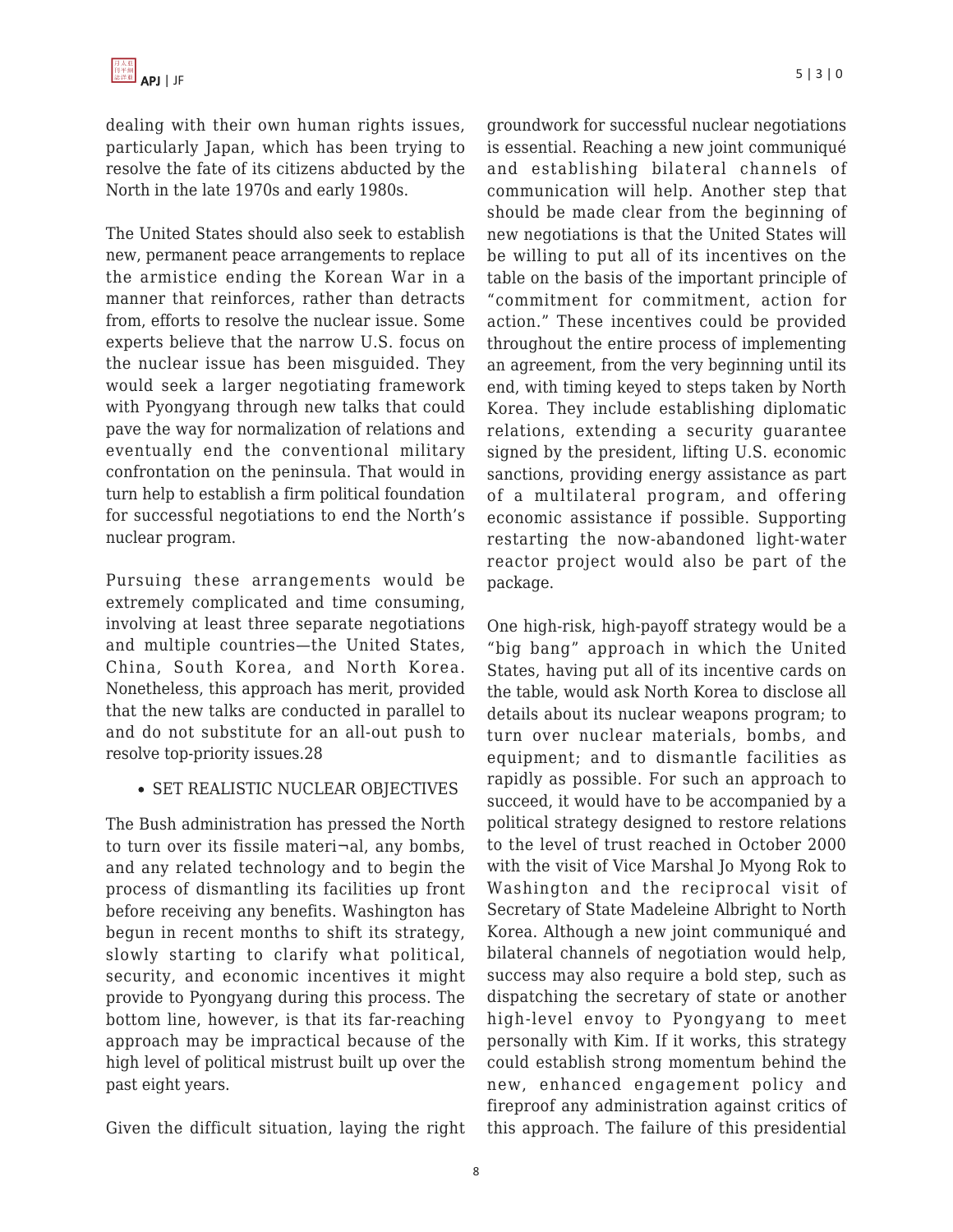initiative would be particularly damaging in the case of a new administration during its first months in office.

A less-demanding approach would try to build trust over time through a step-by-step process of dismantlement and a gradual thawing of political relations. That strategy would key the provision of incentives to staged dismantlement, starting with a freeze of North Korea's plutonium-related nuclear facilities (its operating reactor, reprocessing plant, and newly refurbished fuel fabrication plant) followed by their deactivation and disassembly. Another important component of such a strategy would be corralling the North's plutonium stockpile and shipping it out of the country. The sooner that is accomplished the better because that plutonium is the key nuclear material in its weapons stockpile. As the steps taken by North Korea become progressively further reaching, so would the incentives provided by the United States and others.

One outstanding issue would be the status of North Korea's suspected HEU program. At what point in the process should the United States insist on the North making a formal declaration about those activities and dismantling that effort? A strong argument can be made that Washington should first move forward with dismantling the plutoniumproduction program and getting that material out of the country as quickly as possible because it seems to account for all of Pyongyang's nuclear material, while continuing to insist on a total accounting of the North's HEU program as part of any final solution. Given the uncertainties and controversy over that issue, a new, detailed intelligence assessment of the status of the North's HEU program may be in order. That assessment would underpin how such a reckoning would be integrated into this new process.

BUILD SUSTAINED, SUCCESSFUL

#### IMPLEMENTATION

Failed implementation was a significant cause of the 1994 Agreed Framework's collapse. Although Pyongyang should share the blame, implementation by the United States and its partners proved to be much slower than expected because of political, technical, and financial problems. In particular, Washington made a bad mistake right out of the gate by announcing that it would provide only up to \$30 million per year for implementation, much less than the multibillion-dollar pledges asked of South Korea and Japan.29 In doing so, the Clinton administration seriously undermined its ability to exercise leadership and condemned the Korean Peninsula Energy Development Organization (KEDO), charged with implementation, to persistent funding shortfalls and debt.

To ensure that implementation is properly carried out, Washington should establish a Korea Peace Fund. Before leaving office in 2006, Senate Majority Leader Bill Frist (R-Tenn.) proposed providing \$10 billion to help North Korean refugees.30 The new fund could assist refugees as well as implement the four baskets of U.S. objectives. It might provide technical help for the development of a modern North Korean banking system as part of any agreement to end its counterfeiting activities or fellowships for study at U.S. universities, as was done with past assistance to China and Vietnam.31 It could also finance demilitarization of the Korean peninsula. There would almost certainly be strong bipartisan support for funding the dismantlement of North Korea's nu¬clear weapons program, a task that could cost hundreds of millions of dollars. U.S. money might also pay costs associated with verifying dismantlement.32

In view of past experience, the United States, in cooperation with other participants, must also make a strong political commitment to establishing effective institutions for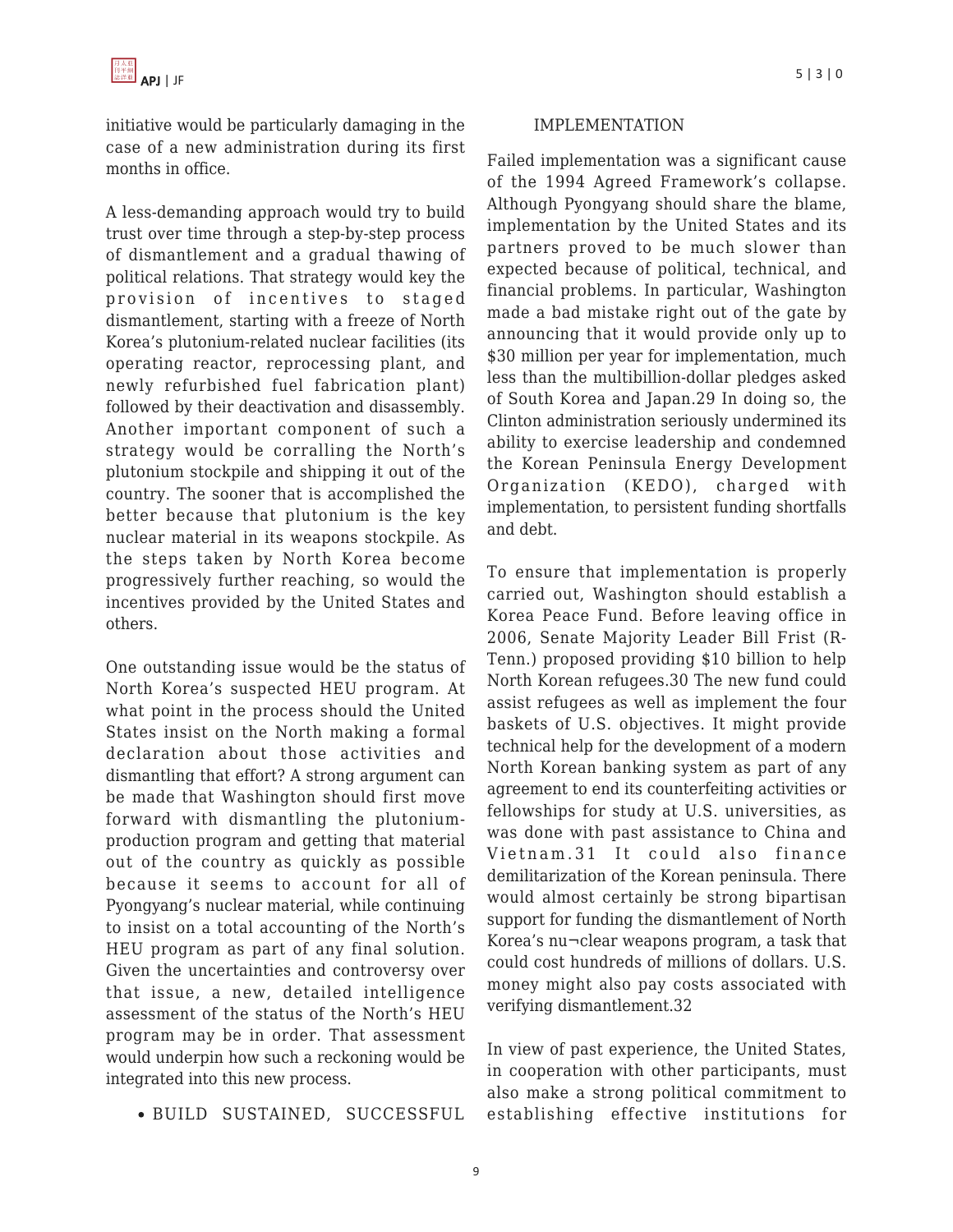implementation. The 1994 agreement suffered because KEDO was a technical organization that gradually became an orphan. When implementation hit snags and delays mounted, senior officials made little concerted effort to get the process back on track.

An effective process must include establishing technical organizations to implement complex solutions involving dismantlement, the provision of incentives, and verification. These organizations can range from multilateral, KEDO-like bodies to bilateral arrangements, such as a U.S.–North Korean consultative commission. Above all else, to avoid the experience of the 1994 agreement, government officials should remain closely involved in this complex process. Further, they must keep their superiors at the level of foreign minister or above informed so that they can intervene to help overcome technical or political difficulties.

## **The Risks of Engagement**

If current talks do not produce lasting results, the next president should make enhanced engagement with North Korea an important foreign policy priority. Yet, there are still likely to be a number of strong arguments against engagement. A new president confronted by a crowded national security agenda will have to pick and choose battles, balancing national security interests with domestic political realities. In doing so, it may be reasonable to conclude that the risks of failure, not just with the North Koreans but also in terms of domestic politics, are too great and success too small to take the chance.

Many believe the most important lesson of the past decade is that Pyongyang will not live up to its obligations. That risk would be magnified by the real possibility that the North might not respond to any new initiative. From Pyongyang's perspective, engagement has proven to be a failure. Although it may still be open to real negotiation, the momentum behind North Korea's nuclear weapons program and its development of ballistic missiles to deliver those weapons has certainly strengthened the position of individuals in Pyongyang unwilling to give up the new deterrent. By 2009, that momentum may produce a larger North Korean nuclear stockpile and perhaps more effective missiles to deliver those weapons.

Skeptics will argue that such an initiative would be political risky; the domestic space for engagement has shrunk due to growing opposition in Congress as well as from conservative lobbying groups who would prefer to shine the spotlight on Pyongyang's bad behavior. Front and center is the North's abysmal human rights record, and other problems include its illicit drug, counterfeiting, and money laundering activities.

Moreover, any leeway for pursuing engagement may shrink even further if Pyongyang's provocative behavior continues. The North Korean Nonproliferation Act of 2006, passed by Congress after the recent missile tests, was cosponsored by some prominent supporters of engagement. It adds North Korea to Iran and Syria as the only countries covered by restrictions sanctioning third-party transfers of weapons of mass destruction and missiles.33

#### **Engagement's Future**

The arguments against engaging North Korea assume that the president will ignore national security interests because of the risk of failure, the overwhelming burden of other foreign policy challenges, and likely domestic political concerns. Yet, because important U.S. interests are challenged by a nuclear North Korea, its program cannot be ignored. Although the domestic politics of engagement will be complicated, a possibility exists even today for securing bipartisan support that has never been present previously.

On the home front, ceding the field to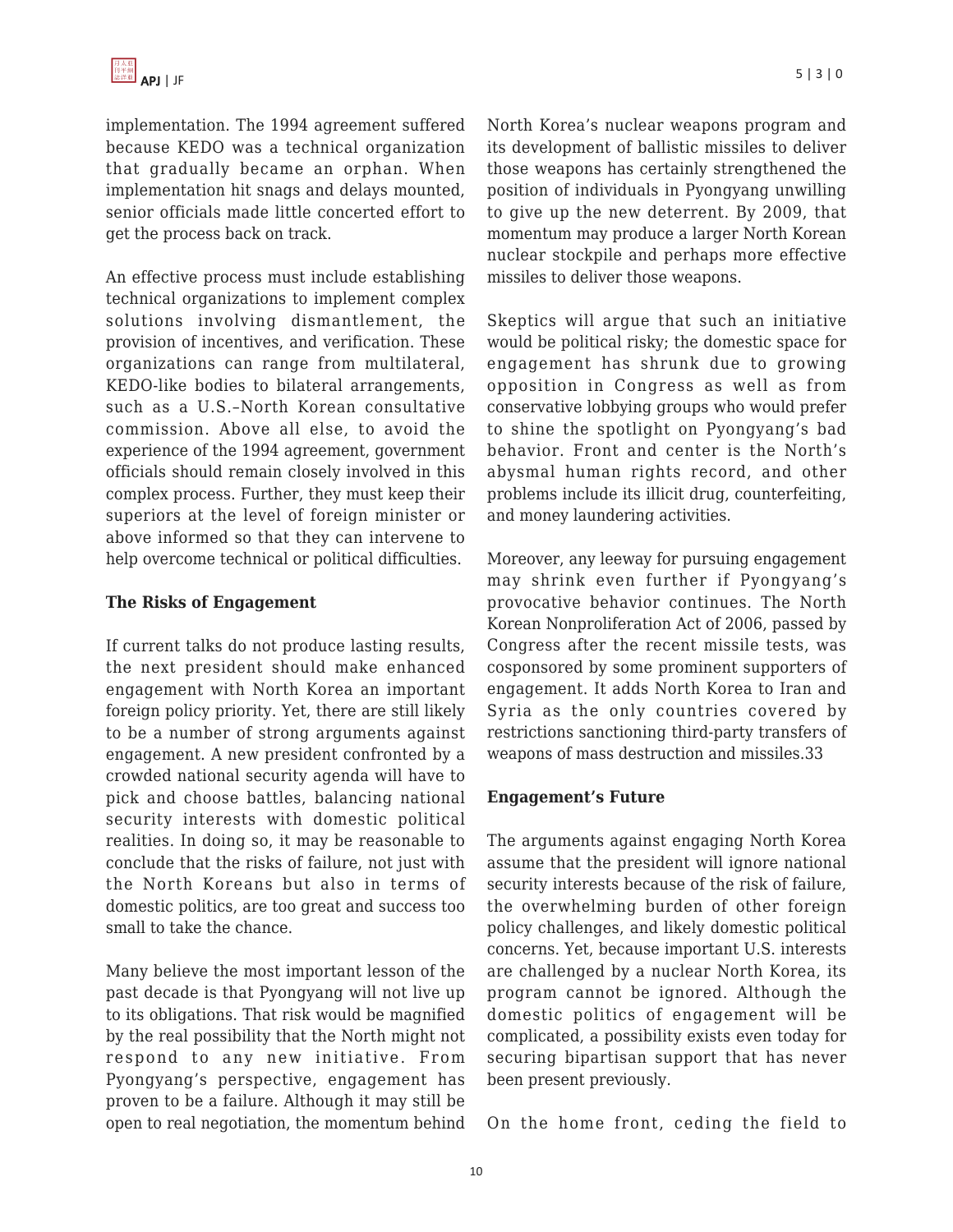nonmainstream lobbies and ignoring the coalescing support for engagement among centrist Republican, Democrats, and public opinion would be a mistake. In contrast to the 1990s, a number of prominent Republicans now support engagement, including Senators Richard Lugar (R-Ind.), Chuck Hagel (R-Neb.), and Arlen Specter (R-Pa.). Outside of Congress, Brent Scowcroft, national security adviser to two Republican presidents, and Richard Armitage, Bush's former deputy secretary of state, have called for direct talks.34 Henry Kissinger himself, commenting on nuclear discussions with Iran, has argued that "[w]e must learn from the North Korean negotiations not to engage in a process involving long pauses to settle disagreements within the administration and within the negotiating group while the other side adds to its nuclear potential."35

Moreover, opinion polls show a strong foundation of support for engaging problem countries and for a more serious effort to engage Pyongyang. Eight in 10 Americans reject the approach of isolating rather than talking to these states.36 Even though 47 percent of the American public approves and 41 percent disapproves of the Bush administration's policy toward North Korea, 50 percent favors direct talks with Pyongyang, and only 34 percent opposes them as rewarding bad behavior.37 A majority, 51 percent, thinks the North can be persuaded to give up its weapons by providing it with aid, money, or trade.

Pyongyang's nuclear weapons program poses a danger to the global nonproliferation regime. An ostracized North Korea could export nuclear technology to make money, secure assistance to expand its own arsenal, or build closer ties with like-minded countries and subnational groups. Further, because of North Korea's public acquisition of the bomb and Tokyo's movement away from its post–World War II pacifist roots, a nuclear tipping point could spread to neighbors, particularly South Korea. A nuclear North Korea also poses a serious threat to peace and stability in Northeast Asia. Overall, it could result in a region in greater political disarray rather than one where growing cooperation fosters peace and stability.

Given the dangers posed by a nuclear North Korea and the failures of the past six years, Washington must find a new approach to regain lost ground. Relying on false hopes that the North will eventually capitulate due to political and economic pressure or, even better, because of a regime collapse is a serious mistake. For any strategy to succeed, it must also make the strongest case possible, on practical as well as geopolitical grounds, to North Korea that reversing its nuclear course makes sense. A policy of enhanced engagement will make that case.

Joel S. Wit is a former U.S. Department of State official and coauthor of Going Critical: The First North Korean Nuclear Crisis.

This article appeared in The Washington Quarterly, 30:2, Spring 2007, pp. 53 -69. Posted at Japan Focus on March 13, 2007.

See other recent articles on North Korea and atomic diplomacy:

Wada Haruki, T[he North Korean Nuclear](http://japanfocus.org/products/details/2376) [Problem, Japan, and the Peace of Northeast](http://japanfocus.org/products/details/2376) [Asia](http://japanfocus.org/products/details/2376)

Georgy Bulychev, [North Korea: Nuclear](http://japanfocus.org/products/details/2356) [Menace or Paper Tiger?](http://japanfocus.org/products/details/2356)

Gavan McCormack, [A Denuclearization Deal in](http://japanfocus.org/products/details/2354) [Beijing](http://japanfocus.org/products/details/2354): The Prospect of Ending the 20th Century in East Asia

#### **Notes**

1. "North Korea Is a Regional Problem While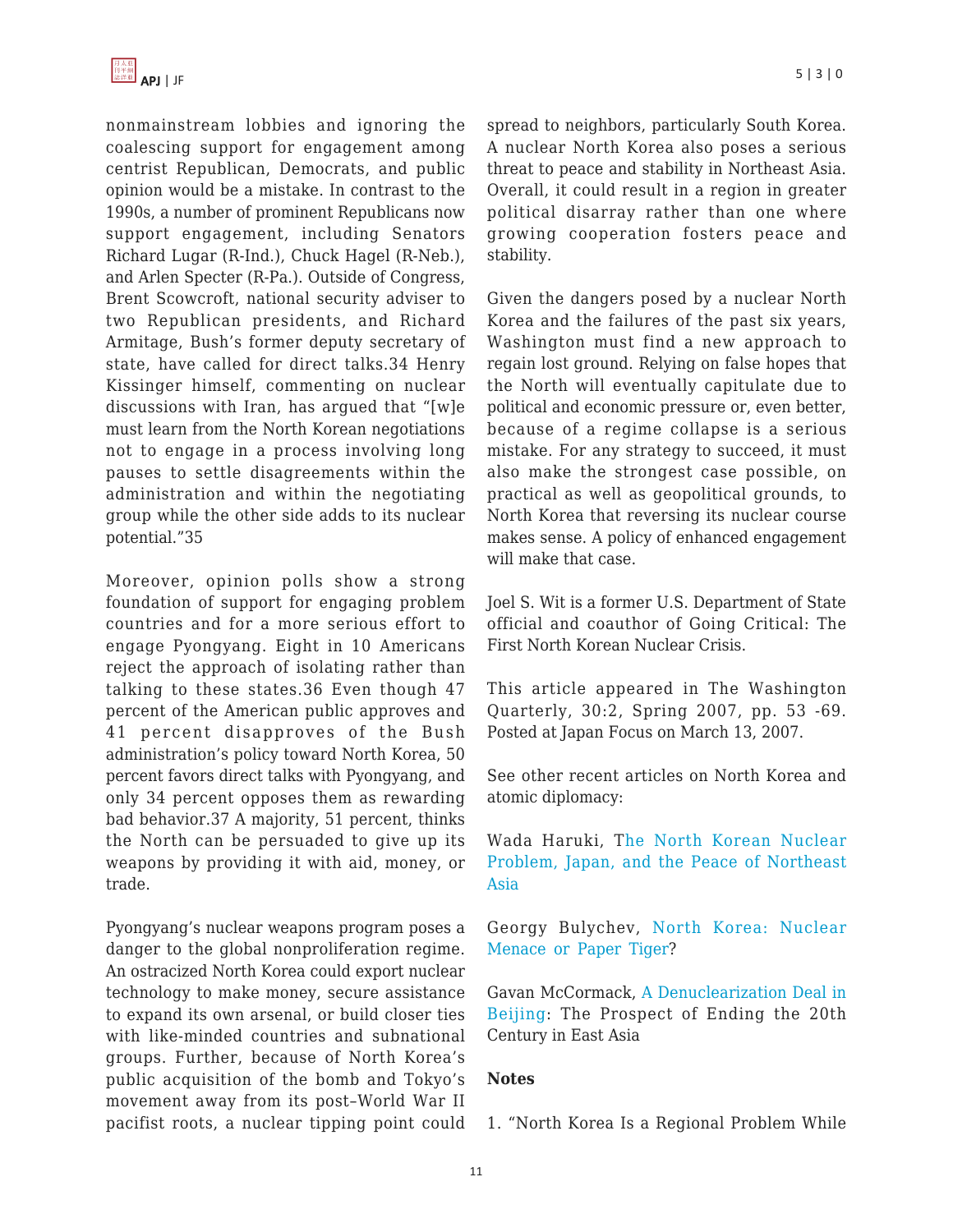

Iran Is a Global Issue," Straits Times, November 29, 2006.

2. Mitchell Reiss, "A Nuclear-Armed North Korea: Accepting the 'Unacceptable'?" Survival 48, no. 4 (Winter 2006–07): 97–109.

3. David S. Cloud and Jay Solomon, "North Korea Says It Is Developing Nuclear Weapons," Wall Street Journal, October 17, 2002, p. A3; George Gedda, "North Korea Has Illegal Nuclear Arms Program; Nation Acknowledges Secret Work That Violates Treaty, U.S. Says," St. Louis Post-Dispatch, October 17, 2002, p. A1.

4. David Albright and Paul Brannan, "The North Korean Plutonium Stock Mid-2006," June 26, 2006, p. 10.

5. "[Joint Statement](http://www.state.gov/r/pa/prs/ps/2005/53490.htm) of the Fourth Round of the Six-Party Talks," September 19, 2005.

6. Chinese official, interview with author, Beijing, October 2005.

7. See Dianne E. Rennack, "North Korea: Economic Sanctions," CRS Report for Congress, RL31696, October 17, 2006.

8. U.S. official, interview with author, Washington, D.C., November 2005. 9. Ibid.

10. Arnold Kanter, "North Korean Missile Launches and Implications for U.S. Policy," [PacNet,](http://www.csis.org/media/csis/pubs/pac0635a.pdf) no. 35A (July 21, 2006).

11. Robert Carlin, presentation, "North Korea: 2007 and Beyond," Washington, D.C., September 14, 2006.

12. Participant in six-party talks, interview with author, Beijing, December 2006.

13. Bob Woodward, Bush At War (New York: Simon and Schuster, 2002), p. 340; Warren Strobel, "U.S. Acting Tough With N. Korea," Philadelphia Inquirer, December 21, 2003, p. A2; Glenn Kessler, "Cheney Wields Power With Few Fingerprints," Washington Post, October 5, 2004, p. A1.

14. Kim Kook-shin, "U.S. Mid-term Election Results and Prospects for North Korean Policy," Korean Institute for National Unification [Online Series](http://www.kinu.or.kr/eng/kinu/module/common/download.asp?file_dir=/eng/KINU/doc/kinu_data_01/&file_name=CO%2006-14[E][1].pdf), no. CO 06-14 (E) (November 2006).

15. Ralph C. Hassig and Kongdan Oh,

"[Prospects for Ending North Korea's Nuclear](http://www.fpri.org/enotes/20061017.asia.hassigoh.endingnorthkoreasnuclearprogram.html) [Weapons Program](http://www.fpri.org/enotes/20061017.asia.hassigoh.endingnorthkoreasnuclearprogram.html)," October 19, 2006.

16. Reiss, "Nuclear-Armed North Korea," p. 101.

17. Office of the Spokesman, U.S. Department of State, "[U.S.-D.P.R.K. Joint Communique,](http://www.armscontrol.org/Events/commique.asp)"

October 12, 2000 (hereinafter "U.S.-D.P.R.K. Joint Communique").

18. "Joint Statement of the Fourth Round of the Six-Party Talks."

19. Ibid.

20. "U.S.-D.P.R.K. Joint Communique."

21. Participant in six-party talks, interview with author, Beijing, December 20, 2006.

22. Mari Yamaguchi, "U.S., North Korea Financial Experts Meet," [Associated Press,](http://abcnews.go.com/International/wireStory?id=2736591&CMP=OTC-RSSFeeds0312) December 19, 2006.

23. See Joel S. Wit, Dan Poneman, and Robert L. Gallucci, Going Critical: The First North Korean Nuclear Crisis (Washington, D.C.: Brookings Institution Press, 2004).

24. Ibid., p. 258.

25. Reiss, "Nuclear-Armed North Korea," p. 102.

26. "Roh: U.S. Wrecked Hopes of Nuclear Deal With North Korea," [ABS-CBN Interactive,](http://www.abs-cbnnews.com/storypage.aspx?StoryId=60253) December 26, 2006.

27. U.S. expert, interview with author, New York City, December 2006.

28. See Leon V. Sigal, "Building a Peace Regime in Korea: An American View," International Journal of Korean Unification Studies 15, no. 1 (2006): 30–52.

29. Wit, Poneman, and Gallucci, Going Critical, p. 340.

30. "U.S. Senator Seeks 10 Billion Dollars for North Korean Human Crisis," Agence France-Presse, November 15, 2006.

31. Brad Babson, e-mail exchange with author, December 2006.

32. See Joel S. Wit, Jon Wolfsthal, and Choongsuk Oh, "[The Six Party Talks and Beyond:](http://www.csis.org/media/csis/pubs/051216_ctr.pdf) [Cooperative Threat Reduction and North](http://www.csis.org/media/csis/pubs/051216_ctr.pdf) [Korea,](http://www.csis.org/media/csis/pubs/051216_ctr.pdf)" December 16, 2005.

33. Emma Chanlett-Avery, "North Korea's Nuclear Test: Motivations, Implications, and U.S. Options," CRS Report for Congress,